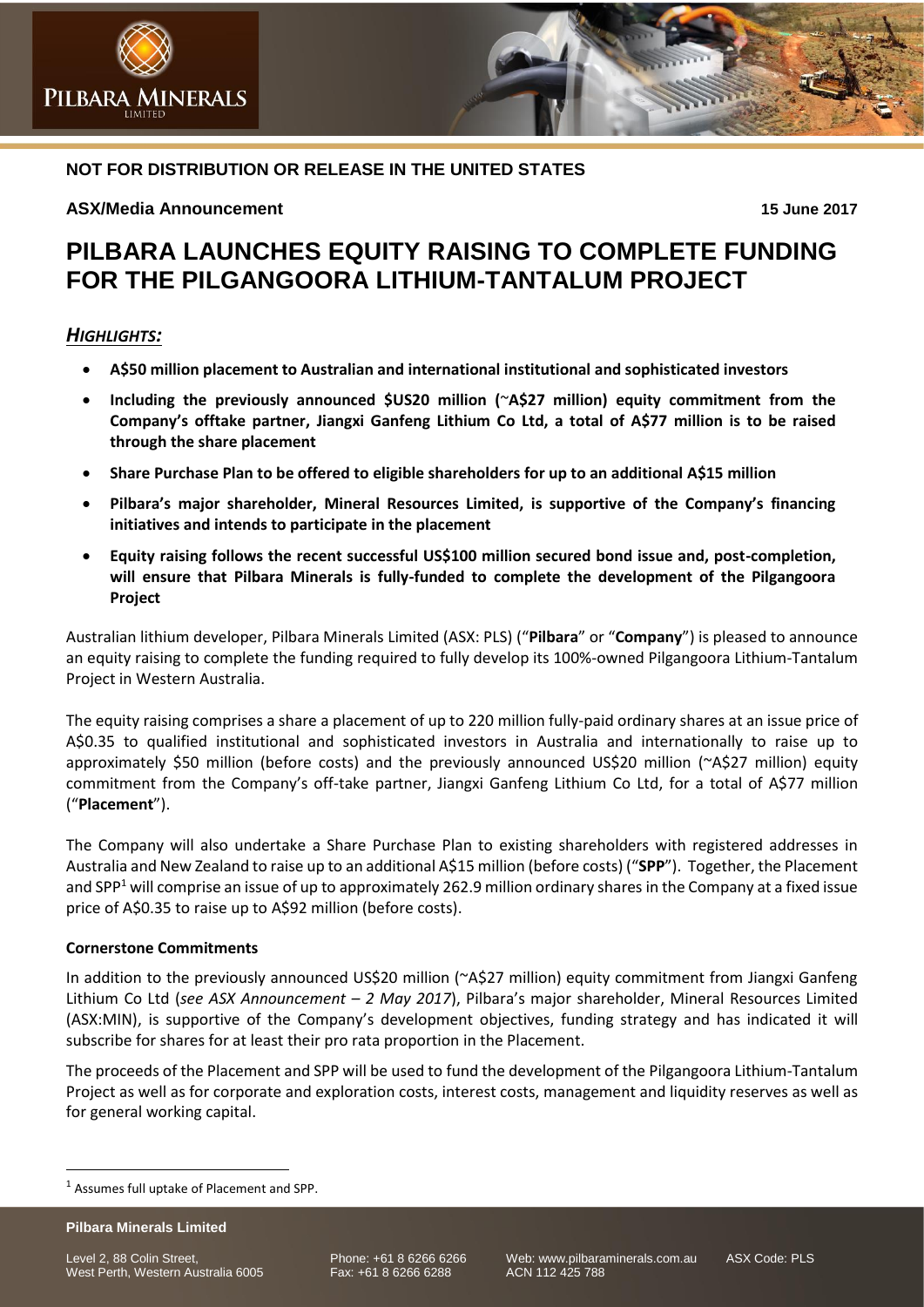The proceeds from the Placement and SPP when combined with the US\$100 million bond issue recently announced and existing cash reserves are expected to provide a fully funded solution to rapidly advance development of the Pilgangoora Project to full scale operation, with commissioning scheduled for the first quarter of 2018.

## **Placement Details**

The Placement will involve the issue of up to 220 million shares to raise a total of up to A\$77 million. There will be a A\$66.5 million unconditional Placement ("**Tranche 1**") under Listing Rule 7.1 utilising the full 15% capacity and a A\$10.5 million Placement conditional on shareholder approval at a General Meeting ("**Tranche 2**").

The issue price represents a discount of 10.9% to the 5-day volume weighted average price of Pilbara shares on the ASX of A\$0.393 prior to the trading halt on 15 June 2017.

Settlement of Tranche 1 of the Placement is scheduled to occur on 26 June 2017. Tranche 2 of the Placement is subject to shareholder approval at a General Meeting to be held on or around 26 July 2017 and is scheduled to settle on or around 2 August 2017. The new shares issued under the Placement will rank equally with existing shares in the Company.

**Placement – Summary of Key Dates**

An indicative timetable for the Placement is set out below:\*

| <b>Hacement</b> Summary of Rey Bates                                       |                                   |
|----------------------------------------------------------------------------|-----------------------------------|
| Placement Tranche 1 DvP Settlement Date   26 June 2017                     |                                   |
| <b>General Meeting</b>                                                     | $\vert$ On or around 26 July 2017 |
| Placement Tranche 2 DvP Settlement Date $\vert$ On or around 2 August 2017 |                                   |

*\*The indicative timetables for the Placement and the SPP remain subject to change at the Company's discretion, subject to compliance with applicable laws. Any changes will be advised to ASX.*

Details of the Placement are also set out in an Investor Presentation which Pilbara Minerals has lodged with the ASX today. The Investor Presentation contains important information in relation to the Placement including the expected sources and uses of funds for the Project, risk factors and certain foreign selling restrictions with respect to the Placement.

## **Share Purchase Plan Details**

Pilbara also intends to offer all of its existing eligible shareholders the opportunity to subscribe for up to a maximum of \$15,000 worth of shares at the same offer price of \$0.35 per share under the Placement to raise up to \$15 million.

The SPP is proposed to open on 27 June 2017 and is scheduled to close at 5.00pm (AWST) on 17 July 2017. Participation in the SPP will be open to all eligible holders of Pilbara shares as at 14 June 2017 ("**Record Date**") with a registered address in Australia or New Zealand.

The Company reserves the right to accept oversubscriptions or reject and scale back applications under the SPP at its absolute discretion.

New shares issued under the SPP will rank equally with the Company's existing ordinary shares on issue. Further details in respect of the SPP will be released to ASX shortly and distributed to eligible shareholders on or about 27 June 2017. No brokerage or commissions are payable in respect of subscribing for shares under the SPP.

The Company's shares will remain in a trading halt pending the closing of the Placement which is expected to be announced on Monday, 19 June 2017.